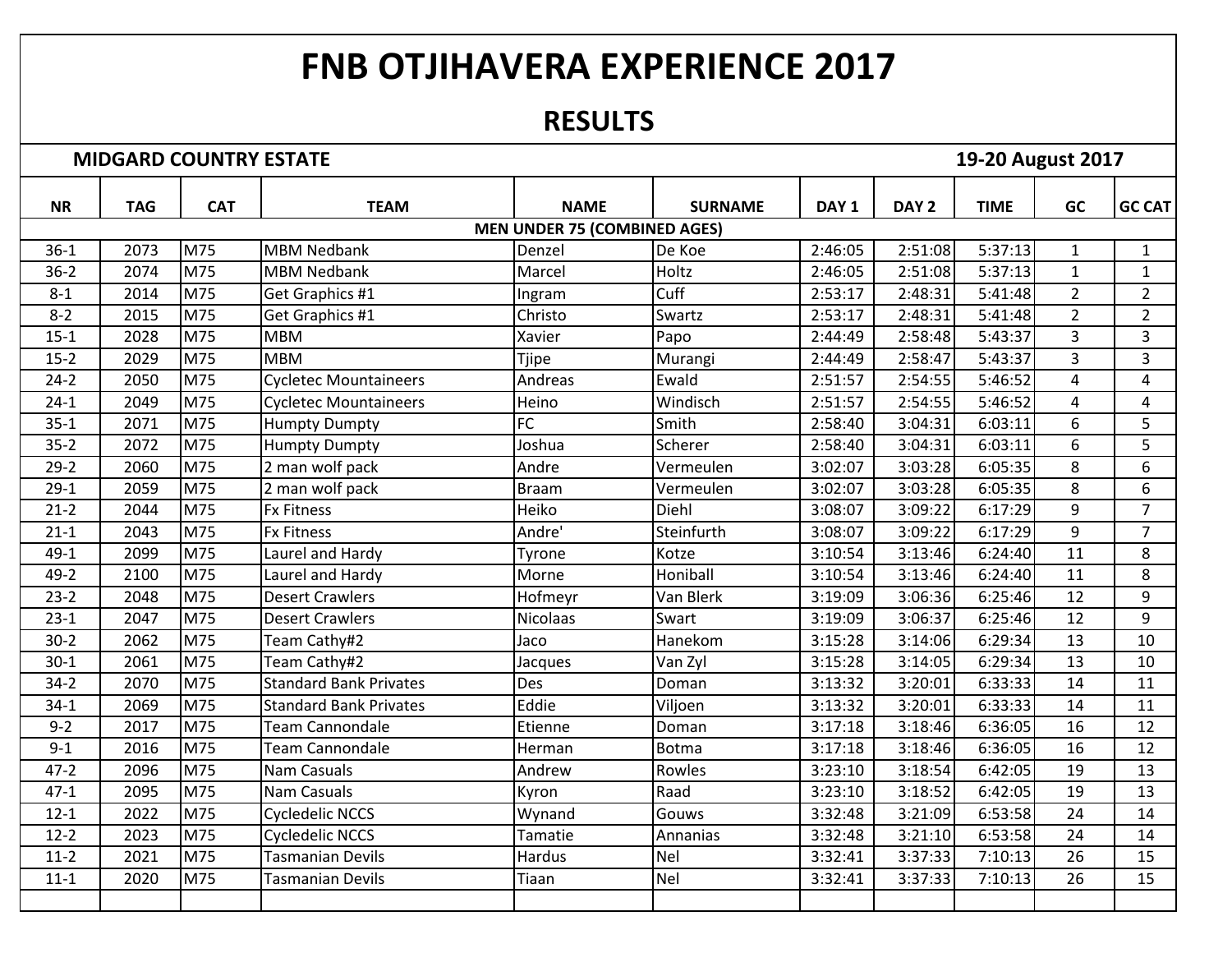| <b>NR</b> | <b>TAG</b> | <b>CAT</b> | <b>TEAM</b>               | <b>NAME</b>                 | <b>SURNAME</b>   | DAY <sub>1</sub> | DAY <sub>2</sub> | <b>TIME</b> | GC | <b>GC CAT</b>  |
|-----------|------------|------------|---------------------------|-----------------------------|------------------|------------------|------------------|-------------|----|----------------|
| $19-1$    | 2036       | M75        | getGRAPHICS #2            | Horst                       | Neumann          | 3:48:29          | 3:27:21          | 7:15:50     | 30 | 16             |
| $19-2$    | 2040       | M75        | getGRAPHICS #2            | Kai                         | Langmaak         | 3:48:29          | 3:27:21          | 7:15:50     | 30 | 16             |
| $22 - 2$  | 2046       | M75        | Emcon                     | Derrick                     | Langford         | 3:39:21          | 3:41:19          | 7:20:41     | 34 | 17             |
| $22 - 1$  | 2045       | M75        | Emcon                     | Andre                       | Van Deventer     | 3:39:21          | 3:41:20          | 7:20:41     | 34 | 17             |
| $32 - 2$  | 2066       | M75        | PAY/RMB 1                 | Maruen                      | Kleopas          | 3:30:10          | 3:55:17          | 7:25:27     | 36 | 18             |
| $32 - 1$  | 2065       | M75        | PAY/RMB 1                 | Melki                       | Hamukoto         | 3:30:10          | 3:54:49          | 7:25:27     | 36 | 18             |
| $6 - 2$   | 2011       | M75        | Team Cathy & Pro-Ex Combo | Renando                     | <b>Burger</b>    | 3:50:07          | 3:51:00          | 7:41:07     | 44 | 19             |
| $6 - 1$   | 2010       | M75        | Team Cathy & Pro-Ex Combo | Danny                       | Villinger        | 3:50:07          | 3:51:00          | 7:41:07     | 44 | 19             |
| $28-1$    | 2057       | M75        | #cataflammynou            | Stefan                      | Du Raan          | 4:00:57          | 3:48:16          | 7:49:13     | 45 | 20             |
| $28-2$    | 2058       | M75        | #cataflammynou            | Francois                    | Nel              | 4:00:57          | 3:48:16          | 7:49:13     | 45 | 20             |
| $3 - 2$   | 2005       | M75        | Get graphics - Koen       | Dieter                      | Koen             | 3:58:04          | 3:54:55          | 7:52:59     | 47 | 21             |
| $3 - 1$   | 2004       | M75        | Get graphics - Koen       | <b>Titus</b>                | Koen             | 3:58:04          | 3:54:55          | 7:52:59     | 47 | 21             |
| $33-1$    | 2067       | M75        | PAY/RMB 2                 | Leon Kushan                 | Skrywer          | 4:06:10          | 3:54:38          | 8:00:48     | 50 | 22             |
| $33-2$    | 2068       | M75        | PAY/RMB <sub>2</sub>      | Tuhafeni                    | Hamundjebo       | 4:06:10          | 3:54:34          | 8:00:48     | 50 | 22             |
| $5 - 1$   | 2008       | M75        | <b>Team Old and Young</b> | <b>Nicolas</b>              | Le Roux          | 4:04:02          | 4:07:11          | 8:11:14     | 54 | 23             |
| $5-2$     | 2009       | M75        | <b>Team Old and Young</b> | Christo                     | Le Roux          | 4:04:02          | 4:07:12          | 8:11:14     | 54 | 23             |
| $31 - 2$  | 2064       | M75        | <b>Tipo Tinto</b>         | Cloete                      | Adriaan          | 4:22:39          | 4:16:47          | 8:39:26     | 65 | 24             |
| $31 - 1$  | 2063       | M75        | <b>Tipo Tinto</b>         | Riaan                       | Alberts          | 4:22:39          | 4:16:47          | 8:39:26     | 65 | 24             |
| $14-1$    | 2026       | M75        | Maritima 1                | Berno                       | Fourie           | 4:35:39          | 4:26:57          | 9:02:36     | 68 | 25             |
| $14-2$    | 2027       | M75        | Maritima 1                | John                        | Liao             | 4:35:39          | 4:26:57          | 9:02:36     | 68 | 25             |
| $2 - 2$   | 2003       | M75        | The Royal We              | Colin                       | Steytler         | 4:48:28          | 4:35:23          | 9:23:51     | 75 | 26             |
| $2 - 1$   | 2002       | M75        | The Royal We              | Gert                        | Du Preez         | 4:48:28          | 4:35:23          | 9:23:51     | 75 | 26             |
| $13-1$    | 2024       | M75        | <b>MTBeers</b>            | Werner                      | Jacobi           | 4:48:23          | 4:38:30          | 9:26:53     | 76 | 27             |
| $13-2$    | 2025       | M75        | <b>MTBeers</b>            | Hardus                      | <b>Burger</b>    | 4:48:23          | 4:38:30          | 9:26:53     | 76 | 27             |
| $17-2$    | 2033       | M75        | I-Team                    | Stan                        | Isaacs           | 5:29:08          | 4:41:43          | 10:10:52    | 81 | 28             |
| $17-1$    | 2032       | M75        | I-Team                    | Morgan                      | Isaacs           | 5:29:08          | 4:41:43          | 10:10:52    | 81 | 28             |
| $1 - 1$   | 2000       | M75        | <b>VG Developers</b>      | JD                          | Engels           | 5:47:09          | 5:15:03          | 11:02:12    | 86 | 29PEN          |
| $1 - 2$   | 2001       | M75        | <b>VG Developers</b>      | Stephan                     | Hauptfleisch     | 5:47:09          | 5:15:03          | 11:02:12    | 86 | 29PEN          |
|           |            |            |                           | MEN 76 - 89 (COMBINED AGES) |                  |                  |                  |             |    |                |
| $46 - 2$  | 2094       | M76-89     | <b>OTB Tiki Birds</b>     | Paul                        | <b>Brinkmann</b> | 3:20:43          | 3:16:45          | 6:37:28     | 17 | $\mathbf{1}$   |
| $46 - 1$  | 2093       | M76-89     | <b>OTB Tiki Birds</b>     | Peter                       | <b>Brinkmann</b> | 3:20:43          | 3:16:45          | 6:37:28     | 17 | 1              |
| $42 - 2$  | 2086       | M76-89     | <b>Team Hollard</b>       | Jaco                        | Lamprecht        | 3:24:08          | 3:14:40          | 6:38:48     | 18 | $\overline{2}$ |
| $42 - 1$  | 2085       | M76-89     | <b>Team Hollard</b>       | De Wet                      | Joubert          | 3:24:08          | 3:14:40          | 6:38:48     | 18 | $\overline{2}$ |
| $53-1$    | 2107       | M76-89     | Candor - Elektroblitz     | Kai                         | Tegethoff        | 3:38:57          | 3:32:22          | 7:11:19     | 27 | 3              |
| $53-2$    | 2108       | M76-89     | Candor - Elektroblitz     | Volker                      | Engling          | 3:38:57          | 3:32:22          | 7:11:19     | 27 | 3              |
| $40 - 1$  | 2081       | M76-89     | Team MN                   | Matthias                    | Kreft            | 3:38:16          | 3:40:04          | 7:18:19     | 31 | 4              |
| $40 - 2$  | 2082       | M76-89     | Team MN                   | <b>Niels</b>                | Serrer           | 3:38:16          | 3:40:04          | 7:18:19     | 31 | 4              |
|           |            |            |                           |                             |                  |                  |                  |             |    |                |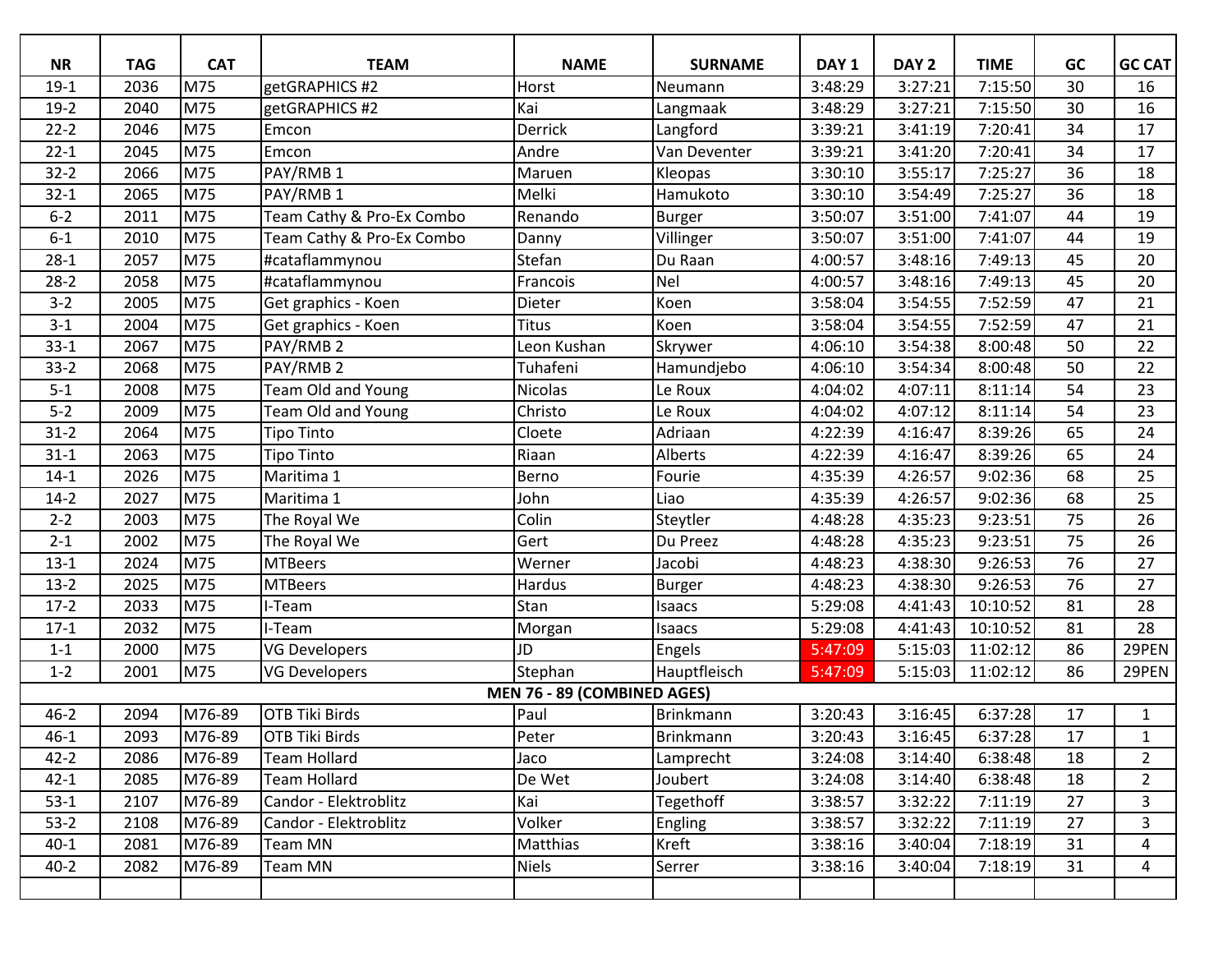| <b>NR</b> | <b>TAG</b> | <b>CAT</b> | <b>TEAM</b>                  | <b>NAME</b>                    | <b>SURNAME</b> | DAY <sub>1</sub> | DAY <sub>2</sub> | <b>TIME</b> | GC | <b>GC CAT</b>  |
|-----------|------------|------------|------------------------------|--------------------------------|----------------|------------------|------------------|-------------|----|----------------|
| $45 - 1$  | 2091       | M76-89     | <b>Race Snails</b>           | Kai                            | Nolte          | 3:32:56          | 3:49:12          | 7:22:08     | 35 | 5              |
| $45 - 2$  | 2092       | M76-89     | <b>Race Snails</b>           | Hanso                          | Diehl          | 3:32:56          | 3:49:11          | 7:22:08     | 35 | 5              |
| $55 - 1$  | 2111       | M76-89     | Salt and Pepper              | Christo                        | Du Raan        | 3:48:28          | 3:42:02          | 7:30:29     | 39 | 6              |
| $55-2$    | 2112       | M76-89     | Salt and Pepper              | <b>Brian</b>                   | Key            | 3:48:28          | 3:42:02          | 7:30:29     | 39 | 6              |
| $41 - 2$  | 2084       | M76-89     | Tanneman and the Drug Dealer | Frans-Anthonie                 | Gerber         | 3:49:27          | 3:48:19          | 7:37:46     | 41 | $\overline{7}$ |
| $41 - 1$  | 2083       | M76-89     | Tanneman and the Drug Dealer | Silvio                         | Suardi         | 3:49:27          | 3:48:20          | 7:37:46     | 41 | $\overline{7}$ |
| $51-2$    | 2104       | M76-89     | Du Toit broers               | Reino                          | Du Toit        | 3:56:23          | 4:00:52          | 7:57:16     | 48 | 8              |
| $51-1$    | 2103       | M76-89     | Du Toit broers               | Morne                          | Du Toit        | 3:56:23          | 4:00:53          | 7:57:16     | 48 | 8              |
| $39-2$    | 2080       | M76-89     | Team KB                      | Jaco                           | Boltman        | 4:04:00          | 3:55:38          | 7:59:38     | 49 | 9              |
| $39-1$    | 2079       | M76-89     | Team KB                      | <b>Gabriel Francois</b>        | Kopplinger     | 4:04:00          | 3:55:38          | 7:59:38     | 49 | 9              |
| $54-2$    | 2110       | M76-89     | <b>BRG Sports Lab</b>        | Michiel                        | Greeff         | 4:16:47          | 4:00:40          | 8:17:27     | 56 | $10\,$         |
| $54-1$    | 2109       | M76-89     | <b>BRG Sports Lab</b>        | Hannes                         | Smit           | 4:16:47          | 4:00:34          | 8:17:27     | 56 | 10             |
| $43 - 1$  | 2087       | M76-89     | Slow pokes                   | Johan                          | Fourie         | 4:13:49          | 4:12:13          | 8:26:02     | 61 | 11             |
| $43 - 2$  | 2088       | M76-89     | Slow pokes                   | Wilmar                         | Fourie         | 4:13:49          | 4:12:13          | 8:26:02     | 61 | 11             |
| $44 - 1$  | 2089       | M76-89     | Piet-Se-Geld                 | Brian                          | Van Rensburg   | 4:33:11          | 4:19:52          | 8:53:03     | 66 | 12             |
| $44 - 2$  | 2090       | M76-89     | Piet-Se-Geld                 | Abri                           | <b>Nel</b>     | 4:33:11          | 4:19:52          | 8:53:03     | 66 | 12             |
| $37-2$    | 2076       | M76-89     | The Vicious Cycle            | Warren                         | Boer           | 4:53:48          | 4:58:21          | 9:52:18     | 78 | 13             |
| $37-1$    | 2075       | M76-89     | The Vicious Cycle            | Richard                        | Van Wyk        | 4:53:48          | 4:58:31          | 9:52:18     | 78 | 13             |
| $38-2$    | 2078       | M76-89     | Terrain Tamer 1              | Herman                         | Van Der Merwe  | 5:18:41          | 5:29:48          | 10:48:29    | 85 | 14PEN          |
| $38 - 1$  | 2077       | M76-89     | Terrain Tamer 1              | <b>Brian Peter</b>             | Kibble         | 5:18:51          | 5:29:48          | 10:48:39    | 85 | 14PEN          |
|           |            |            |                              | <b>MEN 90+ (COMBINED AGES)</b> |                |                  |                  |             |    |                |
| $64-1$    | 2129       | M90+       | Namboys                      | Thorsten                       | Horenburg      | 3:08:27          | 3:12:02          | 6:20:29     | 10 | $\mathbf{1}$   |
| $64 - 2$  | 2130       | M90+       | Namboys                      | Stefan                         | van Doorn      | 3:08:27          | 3:12:02          | 6:20:29     | 10 | $\mathbf{1}$   |
| $67-2$    | 2136       | M90+       | Lema                         | Leander                        | Borg           | 3:14:41          | 3:19:38          | 6:34:19     | 15 | $\overline{2}$ |
| $67-1$    | 2135       | M90+       | Lema                         | Mannie                         | Heymans        | 3:14:41          | 3:19:37          | 6:34:19     | 15 | $\overline{2}$ |
| $60 - 2$  | 2122       | M90+       | Offroad Eggs                 | Marcel                         | Suren          | 3:24:28          | 3:18:00          | 6:42:28     | 20 | 3              |
| $60 - 1$  | 2121       | M90+       | Offroad Eggs                 | Eckhard                        | Waldschmidt    | 3:24:28          | 3:18:00          | 6:42:28     | 20 | 3              |
| $68-2$    | 2138       | M90+       | <b>LIEBSTERS</b>             | Johann                         | Liebenberg     | 3:15:00          | 3:29:00          | 6:44:01     | 21 | $\overline{4}$ |
| $68-1$    | 2137       | M90+       | <b>LIEBSTERS</b>             | Walter                         | Liebenberg     | 3:15:00          | 3:29:01          | 6:44:01     | 21 | $\overline{4}$ |
| $56-1$    | 2113       | M90+       | Wit Span                     | Stephen                        | Chamberlain    | 3:43:35          | 3:30:19          | 7:13:54     | 29 | 5              |
| $56-2$    | 2114       | M90+       | Wit Span                     | Aidan                          | De Lange       | 3:43:35          | 3:30:19          | 7:13:54     | 29 | 5              |
| $58-2$    | 2118       | M90+       | Team RAF                     | Steven                         | Paschke        | 3:52:31          | 3:34:22          | 7:26:53     | 37 | 6              |
| $58-1$    | 2117       | M90+       | Team RAF                     | Richard                        | Meeks          | 3:52:31          | 3:34:22          | 7:26:53     | 37 | 6              |
| $59-1$    | 2119       | M90+       | Team Ane                     | Johan                          | Vorster        | 3:56:38          | 3:40:38          | 7:37:16     | 40 | 7              |
| $59-2$    | 2120       | M90+       | Team Ane                     | Eugene                         | Louw           | 3:56:38          | 3:40:38          | 7:37:16     | 40 | $\overline{7}$ |
| $71-1$    | 2143       | M90+       | Elwiwa                       | Hentie                         | Hough          | 3:44:33          | 3:54:30          | 7:39:03     | 42 | 8              |
| $71-2$    | 2144       | M90+       | Elwiwa                       | Willem                         | Engelbrecht    | 3:44:33          | 3:54:30          | 7:39:03     | 42 | 8              |
|           |            |            |                              |                                |                |                  |                  |             |    |                |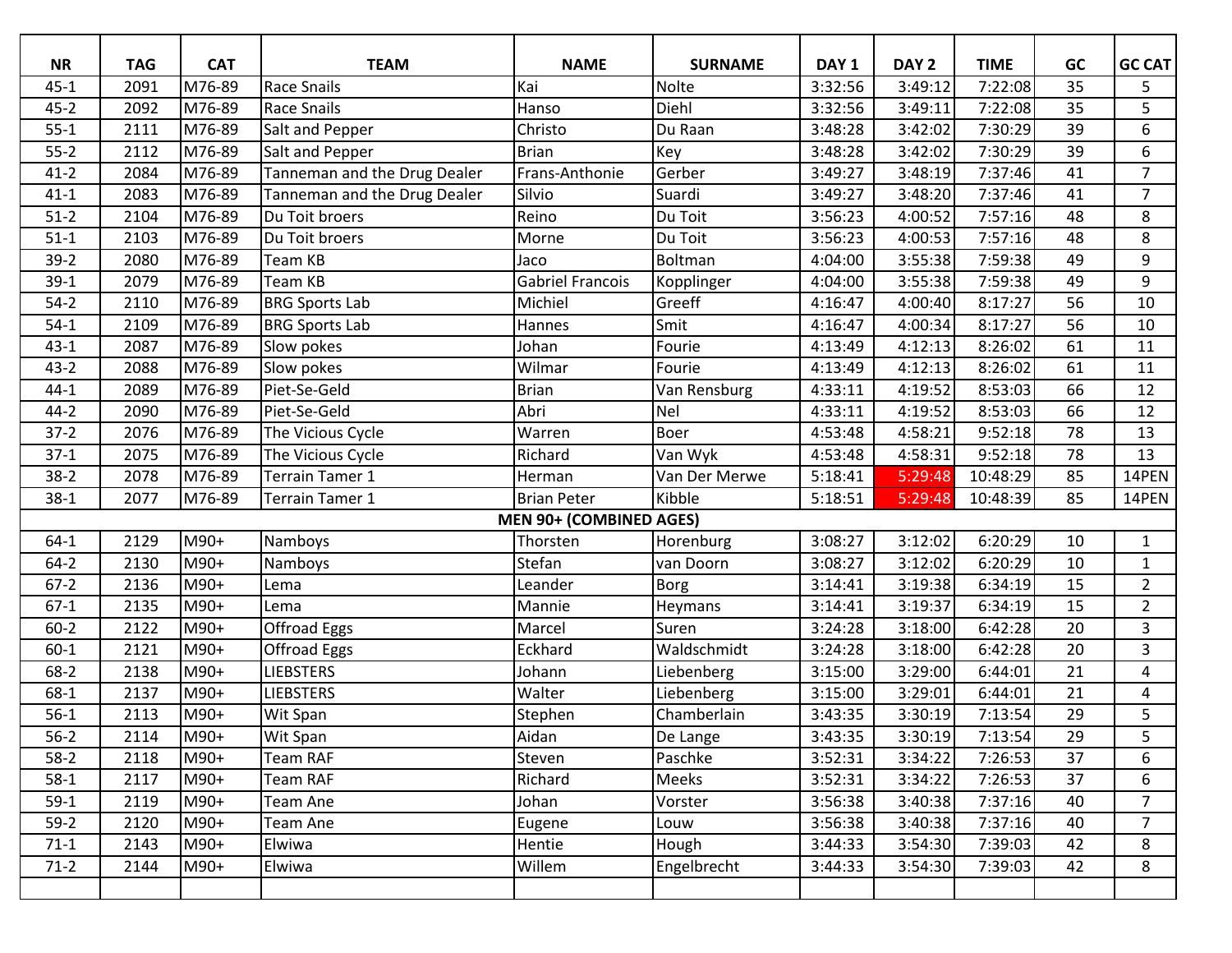| <b>NR</b>    | <b>TAG</b> | <b>CAT</b>   | <b>TEAM</b>                  | <b>NAME</b>    | <b>SURNAME</b>   | DAY <sub>1</sub> | DAY <sub>2</sub> | <b>TIME</b> | GC             | <b>GC CAT</b>  |  |
|--------------|------------|--------------|------------------------------|----------------|------------------|------------------|------------------|-------------|----------------|----------------|--|
| $65 - 2$     | 2132       | M90+         | Jens & Batisda               | Jens           | Adam             | 3:52:25          | 4:20:59          | 8:13:24     | 55             | 9              |  |
| $65 - 1$     | 2131       | M90+         | Jens & Batisda               | <b>Batisda</b> | Tjipumbo         | 3:52:25          | 4:20:53          | 8:13:24     | 55             | 9              |  |
| $66-2$       | 2134       | M90+         | Kudu & Krokodil              | Stephan        | <b>Bekker</b>    | 4:33:11          | 4:19:55          | 8:53:07     | 67             | 10             |  |
| 66-1         | 2133       | M90+         | Kudu & Krokodil              | Christiaan     | Horn             | 4:33:11          | 4:19:56          | 8:53:07     | 67             | 10             |  |
| $61-1$       | 2123       | M90+         | OTB1 Boys                    | Mark           | <b>Brinkman</b>  | 3:34:28          | 5:29:48          | 9:04:16     | 69             | 11PEN          |  |
| $61-2$       | 2124       | M90+         | OTB1 Boys                    | Paul           | Munting          | 3:34:28          | 5:29:48          | 9:04:16     | 69             | 11PEN          |  |
| $73-1$       | 2147       | M90+         | <b>Dust Devils</b>           | Hans           | Hashagen         | 4:46:18          | 4:29:04          | 9:15:21     | 73             | 12             |  |
| $73-2$       | 2148       | M90+         | <b>Dust Devils</b>           | Hannes         | Minders          | 4:46:18          | 4:29:04          | 9:15:21     | 73             | 12             |  |
| $70-1$       | 2141       | M90+         | <b>GAFTAG</b>                | Rainer         | Hoch             | 4:58:10          | 4:57:14          | 9:55:25     | 79             | 13             |  |
| $70-2$       | 2142       | M90+         | <b>GAFTAG</b>                | Jeffrey        | Schrimb          | 4:58:10          | 4:57:06          | 9:55:25     | 79             | 13             |  |
| <b>MIXED</b> |            |              |                              |                |                  |                  |                  |             |                |                |  |
| $18-2$       | 2035       | <b>MIXED</b> | Klein-Aus Vista MTB          | Piet           | Swiegers         | 3:15:17          | 2:46:27          | 6:01:45     | 5              | $\mathbf{1}$   |  |
| $18 - 1$     | 2034       | <b>MIXED</b> | Klein-Aus Vista MTB          | Michelle       | Vorster          | 3:15:17          | 2:46:27          | 6:01:45     | 5              | $\mathbf{1}$   |  |
| $83 - 2$     | 2168       | <b>MIXED</b> | Mixed for Life               | Irene          | Steyn            | 3:03:18          | 3:01:09          | 6:04:27     | $\overline{7}$ | $\overline{2}$ |  |
| $83 - 1$     | 2167       | <b>MIXED</b> | Mixed for Life               | Philip         | Steyn            | 3:03:18          | 3:01:09          | 6:04:27     | $\overline{7}$ | $\overline{2}$ |  |
| $74-2$       | 2150       | <b>MIXED</b> | WTF? - Where's the finish?   | Germien        | <b>Stals</b>     | 3:27:07          | 3:20:38          | 6:47:45     | 22             | 3              |  |
| $74-1$       | 2149       | <b>MIXED</b> | WTF? - Where's the finish?   | Pierre         | Van Rensburg     | 3:27:07          | 3:20:37          | 6:47:45     | 22             | 3              |  |
| $77-2$       | 2156       | <b>MIXED</b> | The G's                      | lan            | Grassow          | 3:25:59          | 3:26:12          | 6:52:11     | 23             | 4              |  |
| $77-1$       | 2155       | <b>MIXED</b> | The G's                      | Elanor         | Grassow          | 3:25:59          | 3:26:11          | 6:52:11     | 23             | $\overline{4}$ |  |
| $93 - 2$     | 2188       | <b>MIXED</b> | <b>CYMOT Scott</b>           | Rosi           | Hennes           | 3:37:59          | 3:35:08          | 7:13:07     | 28             | 5              |  |
| $93-1$       | 2187       | <b>MIXED</b> | <b>CYMOT Scott</b>           | Axel           | Theissen         | 3:37:59          | 3:35:08          | 7:13:07     | 28             | 5              |  |
| $76 - 2$     | 2154       | <b>MIXED</b> | <b>Trail Surfers</b>         | Benita         | Kasch            | 3:36:57          | 3:41:49          | 7:18:46     | 32             | 6              |  |
| $76-1$       | 2153       | <b>MIXED</b> | <b>Trail Surfers</b>         | Carl           | Hahn             | 3:36:57          | 3:41:49          | 7:18:46     | 32             | 6              |  |
| $91 - 1$     | 2183       | <b>MIXED</b> | SP2 (SP square)              | Silke          | Pritzen          | 3:45:25          | 3:43:48          | 7:29:13     | 38             | $\overline{7}$ |  |
| $91 - 2$     | 2184       | <b>MIXED</b> | SP2 (SP square)              | Sven           | Patzner          | 3:45:25          | 3:43:48          | 7:29:13     | 38             | $\overline{7}$ |  |
| $92 - 2$     | 2186       | <b>MIXED</b> | BaieSukkel                   | Patricia       | Hoeksema         | 3:59:22          | 4:01:30          | 8:00:52     | 51             | 8              |  |
| $92 - 1$     | 2185       | <b>MIXED</b> | <b>BaieSukkel</b>            | Theo           | Hoeksema         | 3:59:22          | 4:01:30          | 8:00:52     | 51             | 8              |  |
| $86-2$       | 2174       | <b>MIXED</b> | <b>Build it Windhoek</b>     | Andre          | Van Staden       | 4:07:10          | 3:55:49          | 8:02:59     | 52             | 9              |  |
| $86-1$       | 2173       | <b>MIXED</b> | <b>Build it Windhoek</b>     | Andra          | Van Staden       | 4:07:10          | 3:55:49          | 8:02:59     | 52             | 9              |  |
| $81 - 1$     | 2163       | <b>MIXED</b> | <b>Rock Rabbit</b>           | Carmen         | Johannes         | 4:12:05          | 4:07:07          | 8:19:12     | 57             | 10             |  |
| $81 - 2$     | 2164       | <b>MIXED</b> | <b>Rock Rabbit</b>           | Tony           | Bassingthwaighte | 4:12:05          | 4:07:07          | 8:19:12     | 57             | 10             |  |
| $82 - 2$     | 2166       | <b>MIXED</b> | Nomakanjani                  | Ilani          | Coetzer          | 4:11:15          | 4:09:17          | 8:20:32     | 58             | 11             |  |
| $82 - 1$     | 2165       | <b>MIXED</b> | Nomakanjani                  | Lukas          | Coetzer          | 4:11:15          | 4:09:18          | 8:20:32     | 58             | 11             |  |
| $75-1$       | 2151       | <b>MIXED</b> | The young and the breathless | Karl           | Grunschloss      | 4:16:42          | 4:05:41          | 8:22:23     | 59             | 12             |  |
| $75-2$       | 2152       | <b>MIXED</b> | The young and the breathless | Wanette        | Meyer            | 4:16:42          | 4:05:41          | 8:22:23     | 59             | 12             |  |
| $80 - 1$     | 2161       | <b>MIXED</b> | Team JR                      | Jose           | Figueira         | 4:04:33          | 4:20:00          | 8:24:34     | 60             | 13             |  |
| $80 - 2$     | 2162       | <b>MIXED</b> | Team JR                      | Robyn-Lee      | Swartz           | 4:04:33          | 4:20:01          | 8:24:34     | 60             | 13             |  |
|              |            |              |                              |                |                  |                  |                  |             |                |                |  |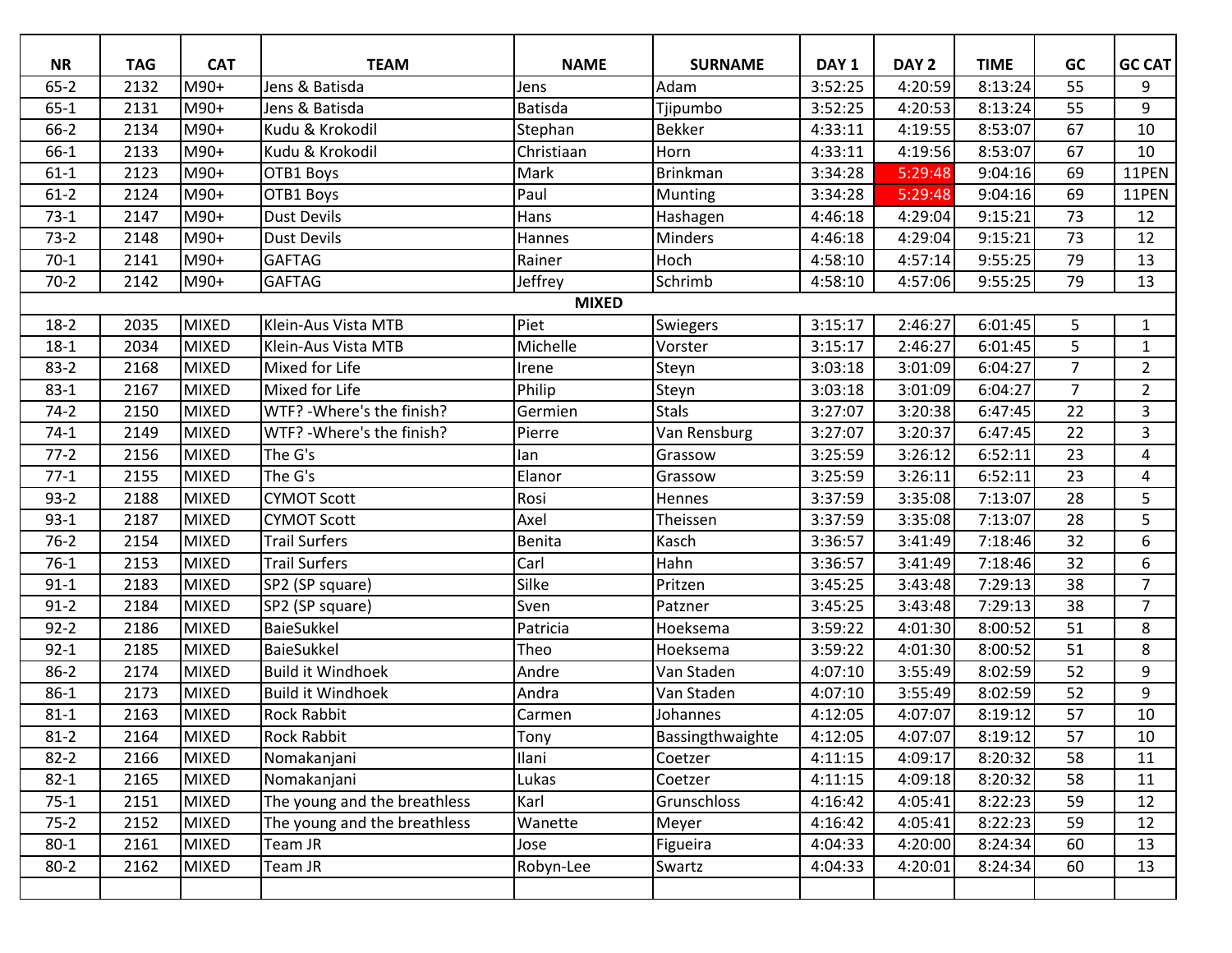| <b>NR</b> | <b>TAG</b>    | <b>CAT</b>    | <b>TEAM</b>              | <b>NAME</b>   | <b>SURNAME</b> | DAY <sub>1</sub> | DAY <sub>2</sub> | <b>TIME</b> | GC | <b>GC CAT</b>  |  |
|-----------|---------------|---------------|--------------------------|---------------|----------------|------------------|------------------|-------------|----|----------------|--|
| $87-1$    | 2175          | <b>MIXED</b>  | <b>Baked Beans</b>       | Christiaan    | Bean           | 4:19:17          | 4:12:27          | 8:31:44     | 63 | 14             |  |
| $87 - 2$  | 2176          | <b>MIXED</b>  | <b>Baked Beans</b>       | Silke         | Bean           | 4:19:17          | 4:12:27          | 8:31:44     | 63 | 14             |  |
| $90 - 1$  | 2181          | <b>MIXED</b>  | Graf                     | Roland        | Graf           | 4:29:04          | 4:35:43          | 9:04:47     | 70 | 15             |  |
| $90 - 2$  | 2182          | <b>MIXED</b>  | Graf                     | <b>Berrit</b> | Graf           | 4:29:04          | 4:35:43          | 9:04:47     | 70 | 15             |  |
| $85 - 1$  | 2171          | <b>MIXED</b>  | Long Legs                | Jana          | Von Backstrom  | 4:45:28          | 4:21:13          | 9:06:42     | 71 | 16             |  |
| $85 - 2$  | 2172          | <b>MIXED</b>  | Long Legs                | John          | King           | 4:45:28          | 4:21:14          | 9:06:42     | 71 | 16             |  |
| $94-1$    | 2189          | <b>MIXED</b>  | RayLin                   | Jaap          | Venter         | 5:00:18          | 4:49:27          | 9:49:45     | 77 | 17             |  |
| $94-2$    | 2190          | <b>MIXED</b>  | RayLin                   | Hesmar        | Venter         | 5:00:18          | 4:49:27          | 9:49:45     | 77 | 17             |  |
| $78-1$    | 2157          | <b>MIXED</b>  | <b>Terrain Tamer</b>     | Kevin         | Kibble         | 5:18:41          | 5:29:48          | 10:48:29    | 84 | 18PEN          |  |
| $78-2$    | 2158          | <b>MIXED</b>  | <b>Terrain Tamer</b>     | Kim           | Kibble         | 5:18:41          | 5:29:48          | 10:48:29    | 84 | 18PEN          |  |
| $88-1$    | 2177          | <b>MIXED</b>  | AanDieBrandt             | Mario         | <b>Brandt</b>  | 5:47:09          | 5:29:48          | 11:16:57    | 87 | 19             |  |
| $88-2$    | 2178          | <b>MIXED</b>  | AanDieBrandt             | Nancy         | <b>Brandt</b>  | 5:47:09          | 5:29:48          | 11:16:57    | 87 | 19             |  |
|           | <b>FEMALE</b> |               |                          |               |                |                  |                  |             |    |                |  |
| $101-2$   | 2204          | <b>FEMALE</b> | Love 2 Ride              | Johanita      | De Waal        | 3:26:32          | 3:35:04          | 7:01:36     | 25 | $\mathbf{1}$   |  |
| $101-1$   | 2203          | <b>FEMALE</b> | Love 2 Ride              | Wilmien       | Chamberlain    | 3:26:32          | 3:35:04          | 7:01:36     | 25 | $\mathbf{1}$   |  |
| 108-2     | 2218          | <b>FEMALE</b> | Cycles4u woman           | Luanne        | Van Der Schyff | 3:39:03          | 3:41:09          | 7:20:12     | 33 | $\overline{2}$ |  |
| 108-1     | 2217          | <b>FEMALE</b> | Cycles4u woman           | Jeanne        | <b>Heunis</b>  | 3:39:03          | 3:41:09          | 7:20:12     | 33 | $\overline{2}$ |  |
| $98-2$    | 2198          | <b>FEMALE</b> | <b>Tawwe Koekies</b>     | Karen         | Munting        | 3:59:24          | 3:40:13          | 7:39:37     | 43 | $\overline{3}$ |  |
| $98-1$    | 2197          | <b>FEMALE</b> | <b>Tawwe Koekies</b>     | Lelani        | Swart          | 3:59:24          | 3:40:13          | 7:39:37     | 43 | 3              |  |
| $100-1$   | 2201          | <b>FEMALE</b> | Namibian Coffee Roasters | Courtney      | Trossbach      | 3:55:51          | 3:55:31          | 7:51:22     | 46 | 4              |  |
| $100 - 2$ | 2202          | <b>FEMALE</b> | Namibian Coffee Roasters | Gesa          | Kock           | 3:55:51          | 3:55:31          | 7:51:22     | 46 | $\overline{4}$ |  |
| $105 - 2$ | 2212          | <b>FEMALE</b> | Gaby & Sonja             | Sonja         | Obholzer       | 4:02:04          | 4:02:32          | 8:04:37     | 53 | 5              |  |
| $105 - 1$ | 2211          | <b>FEMALE</b> | Gaby & Sonja             | Gabriela      | Raith          | 4:02:04          | 4:02:32          | 8:04:37     | 53 | 5              |  |
| $109-1$   | 2219          | <b>FEMALE</b> | <b>CSMS</b>              | Marike        | Stranghoner    | 4:11:27          | 4:19:56          | 8:31:24     | 62 | 6              |  |
| 109-2     | 2220          | <b>FEMALE</b> | <b>CSMS</b>              | Christine     | Steinfurth     | 4:11:27          | 4:19:57          | 8:31:24     | 62 | 6              |  |
| $107-1$   | 2215          | <b>FEMALE</b> | Cyclomaniacs             | Helene        | Wigget         | 4:16:49          | 4:17:14          | 8:34:03     | 64 | $\overline{7}$ |  |
| $107 - 2$ | 2216          | <b>FEMALE</b> | Cyclomaniacs             | Wilmerie      | Schafer        | 4:16:49          | 4:17:15          | 8:34:03     | 64 | $\overline{7}$ |  |
| $104 - 2$ | 2210          | <b>FEMALE</b> | Girls power              | Marion        | Schonecke      | 4:46:59          | 4:27:45          | 9:14:45     | 72 | 8              |  |
| $104-1$   | 2209          | <b>FEMALE</b> | Girls power              | Gerda         | Opperman       | 4:46:59          | 4:27:46          | 9:14:45     | 72 | 8              |  |
| 106-2     | 2214          | <b>FEMALE</b> | E-Lemon-Ators            | Andri         | Du Toit        | 4:35:42          | 4:46:50          | 9:22:32     | 74 | 9              |  |
| 106-1     | 2213          | <b>FEMALE</b> | E-Lemon-Ators            | Martenique    | Scott          | 4:35:42          | 4:46:47          | 9:22:32     | 74 | 9              |  |
| $99-1$    | 2199          | <b>FEMALE</b> | NamLadies                | Therese       | Van Der Colf   | 4:55:19          | 5:02:28          | 9:57:47     | 80 | 10             |  |
| $99-2$    | 2200          | <b>FEMALE</b> | NamLadies                | Renate        | Penzhorn       | 4:55:19          | 5:02:27          | 9:57:47     | 80 | 10             |  |
| $97-2$    | 2196          | <b>FEMALE</b> | <b>Tubeless</b>          | Jessica       | Vosloo         | 5:12:34          | 5:03:55          | 10:16:30    | 82 | 11             |  |
| $97-1$    | 2195          | <b>FEMALE</b> | <b>Tubeless</b>          | Tertia        | <b>Brisley</b> | 5:12:34          | 5:03:54          | 10:16:30    | 82 | 11             |  |
| $110-1$   | 2221          | <b>FEMALE</b> | <b>Crazy Chameleons</b>  | Ingrid        | Scholtz        | 5:08:12          | 5:26:06          | 10:34:19    | 83 | 12             |  |
| $110-2$   | 2222          | <b>FEMALE</b> | <b>Crazy Chameleons</b>  | Claire        | Gall           | 5:08:12          | 5:26:06          | 10:34:19    | 83 | 12             |  |
|           |               |               |                          |               |                |                  |                  |             |    |                |  |